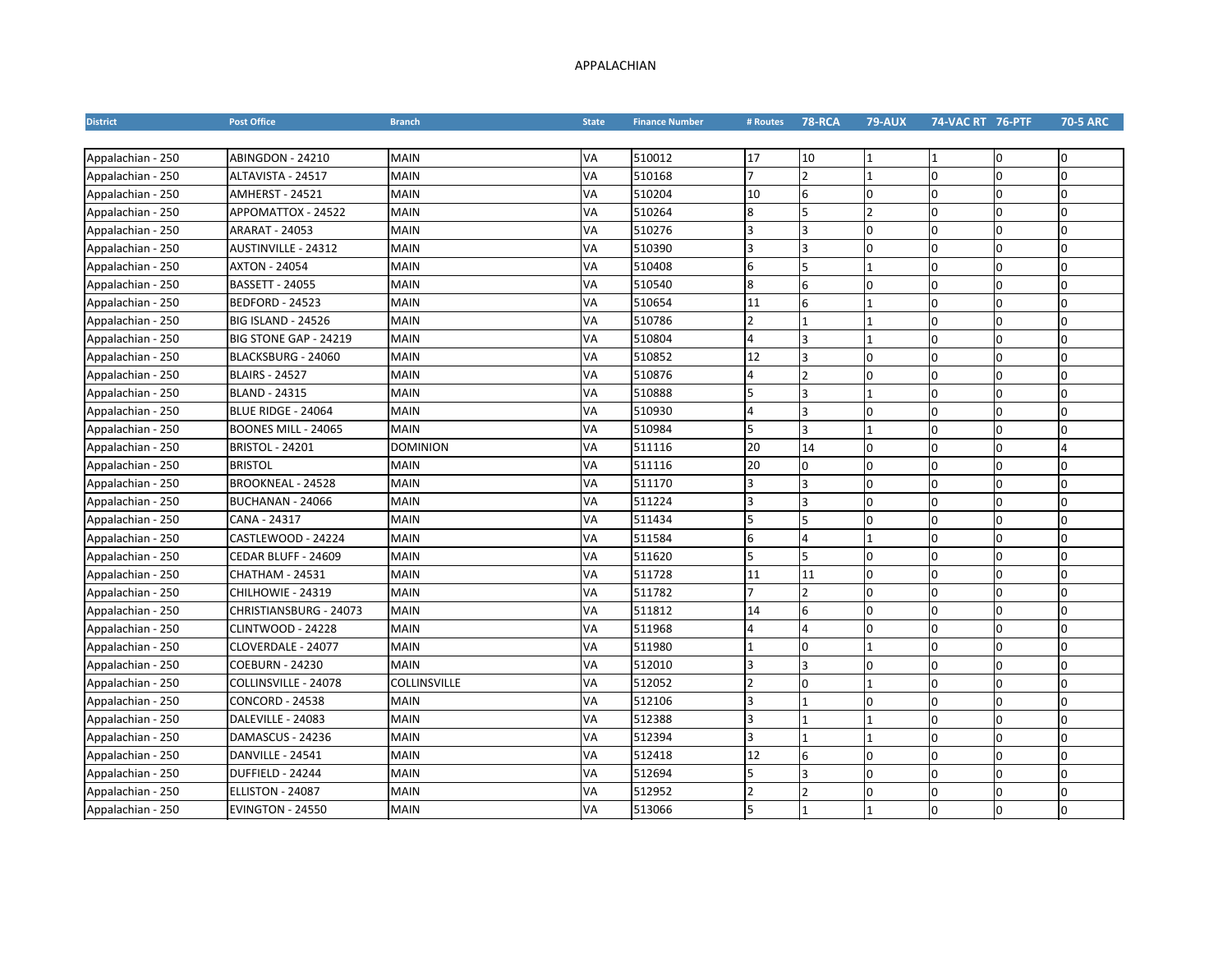## APPALACHIAN

| <b>District</b>   | <b>Post Office</b>             | <b>Branch</b>              | <b>State</b> | <b>Finance Number</b> | # Routes                 | <b>78-RCA</b>           | <b>79-AUX</b>  | 74-VAC RT 76-PTF |              | <b>70-5 ARC</b> |
|-------------------|--------------------------------|----------------------------|--------------|-----------------------|--------------------------|-------------------------|----------------|------------------|--------------|-----------------|
| Appalachian - 250 | <b>EWING - 24248</b>           | <b>MAIN</b>                | VA           | 513072                | 4                        |                         | $\overline{0}$ |                  |              | 0               |
| Appalachian - 250 | <b>FERRUM - 24088</b>          | <b>MAIN</b>                | VA           | 513186                |                          |                         | $\overline{2}$ | l0               |              | $\overline{0}$  |
| Appalachian - 250 | FINCASTLE - 24090              | <b>MAIN</b>                | VA           | 513210                | 5                        |                         | $\mathbf{1}$   | $\Omega$         | U            | $\Omega$        |
| Appalachian - 250 | FLOYD - 24091                  | <b>MAIN</b>                | VA           | 513270                | 11                       |                         | $\mathbf{1}$   | $\Omega$         | $\Omega$     | $\overline{0}$  |
| Appalachian - 250 | <b>FOREST - 24551</b>          | <b>MAIN</b>                | VA           | 513300                | 14                       | 4                       | 0              | $\Omega$         | $\Omega$     | <sup>o</sup>    |
| Appalachian - 250 | FRIES - 24330                  | <b>MAIN</b>                | VA           | 513444                | $\overline{2}$           |                         | $\Omega$       | n                | 0            | <sup>0</sup>    |
| Appalachian - 250 | GALAX - 24333                  | <b>MAIN</b>                | VA           | 513480                | 12                       | 8                       | $\mathbf{1}$   |                  | $\Omega$     | $\Omega$        |
| Appalachian - 250 | <b>GATE CITY - 24251</b>       | <b>MAIN</b>                | VA           | 513504                | 12                       | 6                       | 0              | n                | n            | <sup>0</sup>    |
| Appalachian - 250 | GLADE SPRING - 24340           | <b>MAIN</b>                | VA           | 513552                | 6                        |                         | 0              | $\Omega$         | $\Omega$     | <sup>0</sup>    |
| Appalachian - 250 | GLADYS - 24554                 | MAIN                       | VA           | 513564                | 4                        |                         | $\mathbf{1}$   | $\Omega$         | $\Omega$     | $\Omega$        |
| Appalachian - 250 | GLASGOW - 24555                | <b>MAIN</b>                | VA           | 513570                | 3                        |                         | $\mathbf{1}$   | $\Omega$         | 0            | l0              |
| Appalachian - 250 | GOODE - 24556                  | <b>MAIN</b>                | VA           | 513666                | 3                        |                         | 1              | $\Omega$         | $\Omega$     | <sup>0</sup>    |
| Appalachian - 250 | <b>GOODVIEW - 24095</b>        | <b>MAIN</b>                | VA           | 513672                | 3                        |                         | 0              | n                | 0            | <sup>o</sup>    |
| Appalachian - 250 | <b>GRETNA - 24557</b>          | <b>MAIN</b>                | VA           | 513822                | 6                        |                         | $\overline{0}$ | $\Omega$         | $\Omega$     | $\Omega$        |
| Appalachian - 250 | <b>GRUNDY - 24614</b>          | <b>MAIN</b>                | VA           | 513870                |                          |                         | $\mathbf{1}$   | $\Omega$         | U            | <sup>o</sup>    |
| Appalachian - 250 | <b>HALIFAX - 24558</b>         | <b>MAIN</b>                | VA           | 513942                | 9                        |                         | 0              | $\Omega$         | $\Omega$     | <sup>o</sup>    |
| Appalachian - 250 | HARDY - 24101                  | <b>MAIN</b>                | VA           | 514026                | 5                        |                         | $\mathbf{1}$   |                  | <sup>0</sup> | <sup>0</sup>    |
| Appalachian - 250 | HAYSI - 24256                  | <b>MAIN</b>                | VA           | 514128                | 3                        |                         | $\overline{0}$ | n                | 0            | 0               |
| Appalachian - 250 | HILLSVILLE - 24343             | <b>MAIN</b>                | VA           | 514248                |                          | 5                       | $\mathbf{1}$   | n                | <sup>0</sup> | <sup>0</sup>    |
| Appalachian - 250 | <b>HONAKER - 24260</b>         | <b>MAIN</b>                | VA           | 514350                | $\overline{\phantom{a}}$ |                         | 0              | $\Omega$         | $\Omega$     | <sup>0</sup>    |
| Appalachian - 250 | HUDDLESTON - 24104             | <b>MAIN</b>                | VA           | 514452                | 4                        |                         | 0              | $\Omega$         | $\Omega$     | <sup>o</sup>    |
| Appalachian - 250 | INDEPENDENCE - 24348           | <b>MAIN</b>                | VA           | 514518                | 7                        |                         | $\overline{1}$ | $\Omega$         | n.           | $\Omega$        |
| Appalachian - 250 | JONESVILLE - 24263             | <b>MAIN</b>                | VA           | 514764                | 4                        | 2                       | $\overline{0}$ | $\Omega$         | 0            | l0              |
| Appalachian - 250 | LAUREL FORK - 24352            | <b>MAIN</b>                | VA           | 515040                | 1                        |                         | $\Omega$       | $\Omega$         | 0            | <sup>o</sup>    |
| Appalachian - 250 | <b>LEBANON - 24266</b>         | <b>MAIN</b>                | VA           | 515052                |                          | 6                       | $\mathbf{1}$   | $\Omega$         | $\Omega$     | $\Omega$        |
| Appalachian - 250 | LYNCHBURG - 24506              | LYNCHBURG-MAIN-ODD FELLOWS | VA           | 515406                | 16                       |                         | 3              | $\Omega$         | $\Omega$     | <sup>o</sup>    |
| Appalachian - 250 | <b>MADISON HEIGHTS - 24572</b> | <b>MAIN</b>                | VA           | 515532                | 10                       | $\mathsf{\overline{8}}$ | 1              | $\Omega$         | <sup>0</sup> | <sup>o</sup>    |
| Appalachian - 250 | <b>MARION - 24354</b>          | <b>MAIN</b>                | VA           | 515628                | 11                       |                         | 3              | $\Omega$         | 0            | $\overline{0}$  |
| Appalachian - 250 | MARTINSVILLE - 24112           | <b>MAIN</b>                | VA           | 515652                | 12                       | 8                       | $\overline{0}$ | $\Omega$         | 0            | <sup>0</sup>    |
| Appalachian - 250 | <b>MONETA - 24121</b>          | <b>MAIN</b>                | VA           | 516030                | 10                       |                         | 1              | n                | <sup>0</sup> | <sup>0</sup>    |
| Appalachian - 250 | <b>MONROE - 24574</b>          | <b>MAIN</b>                | VA           | 516036                | 3                        |                         | 0              | n                | n            | <sup>o</sup>    |
| Appalachian - 250 | NATHALIE - 24577               | <b>MAIN</b>                | VA           | 516294                | 4                        |                         | 0              | $\Omega$         | U            | <sup>0</sup>    |
| Appalachian - 250 | NEW CASTLE - 24127             | <b>MAIN</b>                | VA           | 516372                | 3                        |                         | $\Omega$       |                  | $\Omega$     | <sup>0</sup>    |
| Appalachian - 250 | <b>NORTON - 24273</b>          | <b>MAIN</b>                | VA           | 516582                | $\mathfrak{p}$           |                         | $\mathbf{1}$   | $\Omega$         | 0            | <sup>o</sup>    |
| Appalachian - 250 | PATRICK SPRINGS - 24133        | <b>MAIN</b>                | VA           | 516966                | 2                        |                         | 1              | $\Omega$         | 0            | <sup>0</sup>    |
| Appalachian - 250 | PEARISBURG - 24134             | <b>MAIN</b>                | VA           | 516996                | 6                        |                         | l0             |                  | $\Omega$     | $\Omega$        |
| Appalachian - 250 | PEMBROKE - 24136               | <b>MAIN</b>                | VA           | 517032                | $\mathfrak{p}$           |                         | $\mathbf{1}$   | 0                | n            | <sup>o</sup>    |
| Appalachian - 250 | <b>PENHOOK - 24137</b>         | <b>MAIN</b>                | VA           | 517044                | 3                        |                         | 0              | $\Omega$         | n            | $\Omega$        |